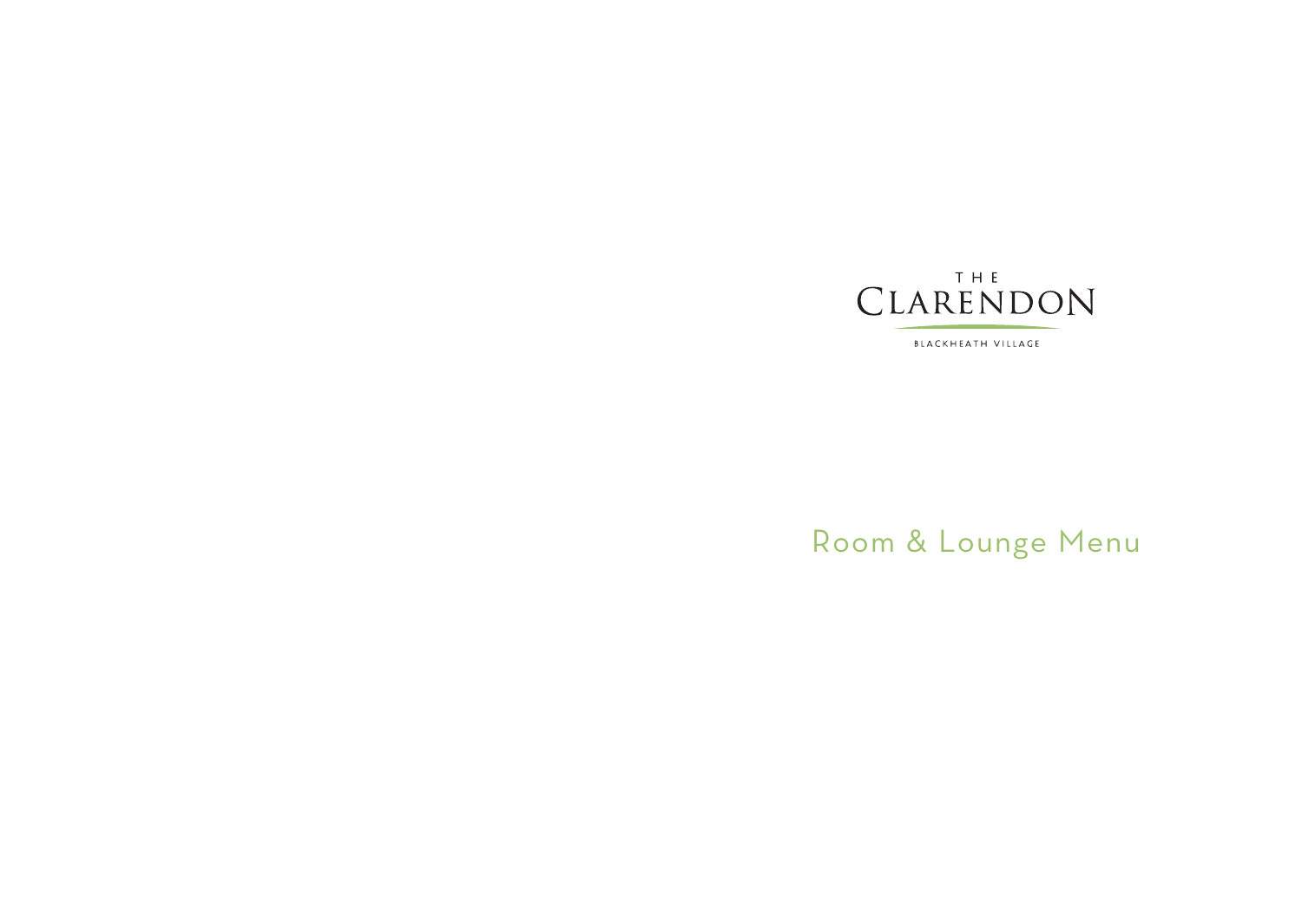### Filled Sandwiches

Choice of white or wholemeal bread. **GF** bread available on request.

Prime Ham 5.50 Wholegrain mustard and salad leaves

Smoked Salmon Sandwich 6.90 Cream cheese and rocket

Extra Mature Cheddar  $\circledN$  5.50 Tomato relish and watercress

Egg Mayonnaise & Mustard Cress  $\circledN$  5.50

*Filled sandwiches (prime ham and cheese) available 24 hours a day.*

London's Sandwich Scene 7.50

Our Epic Grilled Cheese Sandwich  $\,\mathbb Q\,$ Toasted sourdough with Jalsberg Swiss, extra sharp cheddar and spicy sweet tomato jam

A Fist Full of Fish Fingers Four fish fingers, creamy tartare sauce, rocket in white bread

Wind Reel and Pack – It's a Wrap Spiced fajita chicken wrap served with peppers, onions and lime mayo

 $\overline{V}$  Vegetarian  $\overline{G}$  Gluten Free

#### Small Bites

Chef's Soup of the Day GF 7.00

Warm Ciabatta and Mixed Olives  $\mathbb O$  6.00

Amazing Spicy Maple Chicken Wings GF 6.50

Humus Spiced with Paprika  $\circledN$  6.00 Served with warm pitta bread

Smoked Haddock and Spring Onion Fish Cake GF) with saffron aioli **7.00** 

Ham Hock Terrine Red onion marmalade, pea shoots, balsamic glaze, toasted sourdough GF without sourdough 7.00

> Buffalo Mozzarella with peas, broad beans, mint, lemon & olive oil (F) 7.00

Cheese Plate English Mature Cheddar, Smoked Applewood and Shropshire Blue with crackers **7.50** 

### - Pretzel Bun Burger -

All burgers served with fries.

Clarendon Beef Burger Crispy bacon, bbq sauce and gherkin 13.90

Grilled Caesar Chicken Burger Mini gem and Caesar dressing 13.90

Pulled Jackfruit Vegan Burger Mini gem and tomato relish  $\oslash$  12.90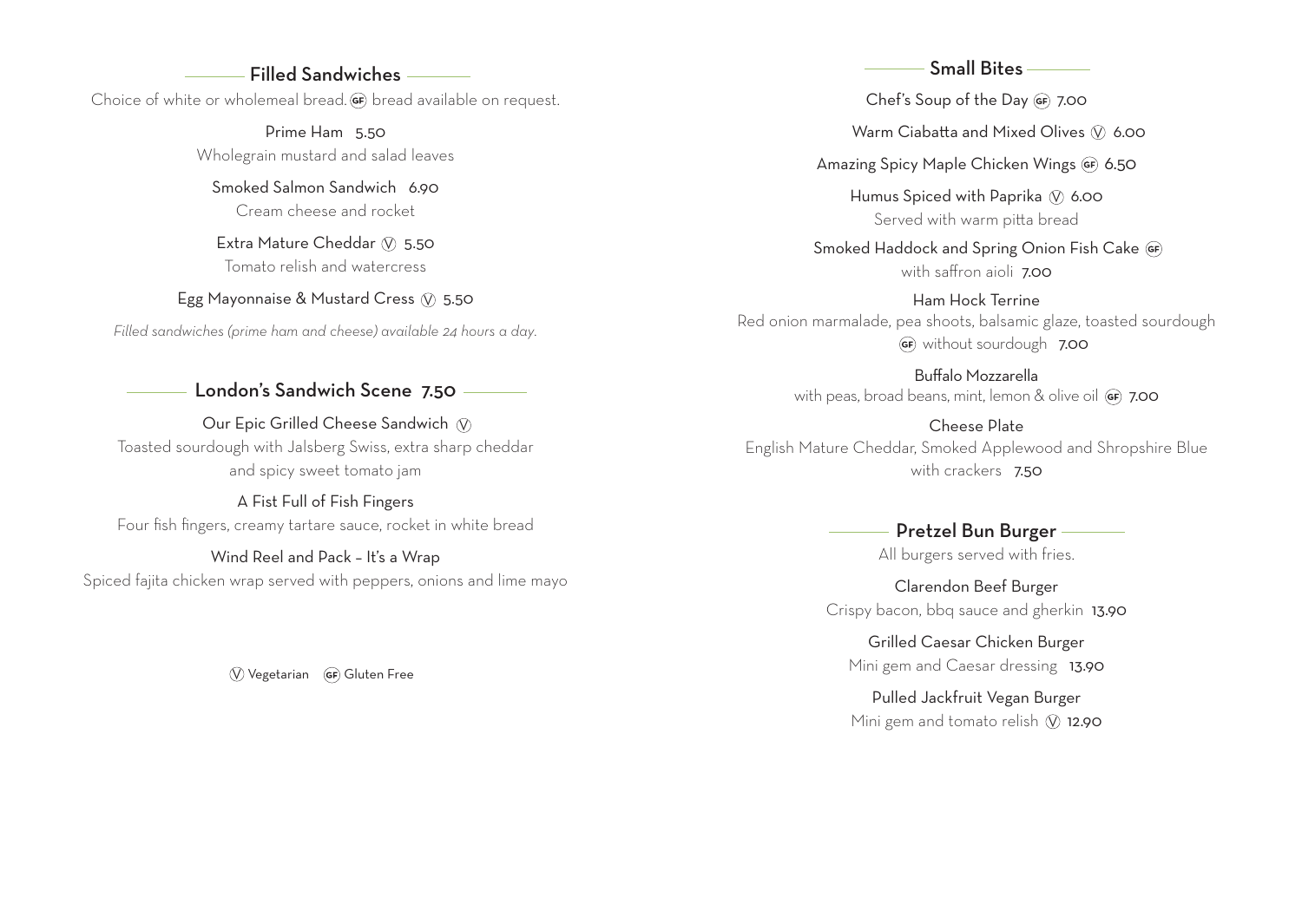#### Mains

#### Angus Sirloin Steak 8oz\*\*

Grilled tomato, peppercorn sauce and chips. (F) option without sauce 22.00

#### Chargrilled Chicken Caesar Salad

With croutons, anchovies and parmesan cheese. (a) option without croutons **14.00** 

Warm Goat's Cheese Salad Rocket, walnuts, pears and balsamic syrup14.00

\*\*£5 supplement if booked on dinner inclusive

Sides 5.00 –

• Chunky Chips • Sweet Potato Chips • Garlic Ciabatta Slices • • Battered Onion Rings • Small Salad •

Desserts 7.00

Sticky Toffee Pudding toffee sauce and vanilla ice cream or custard

Citrus Lemon Tart thick cream and candied citrus peel

Chef's Strawberry Mousse 'lush and creamy' in a glass

Dark Chocolate Ganache lime and vanilla shortbread

#### Mövenpick Ice Cream Selection

Cheese Plate English Mature Cheddar, Smoked Applewood and Shropshire Blue with crackers, plum chutney, celery and grapes7.50

### Children's Menu

Macaroni Cheese  $\circledN$  8.00

Cod Goujons 8.00 With chips or salad

Omelette 8.00 Choice of plain or cheese and ham served with chips

> Breaded Chicken Burger 8.00 With chips or salad

Children's Ice Cream Selection 4.00

### Spring Specials

Chef's Pulled English Lamb Shoulder Shepherd's Pie Served with seasonal vegetables 16.00

#### Dorset Chalk Stream Trout Fillet GF)

English new potatoes, seasonal vegetables, caper & tomato coulis 16.50 *Grown in chalk streams that flow through towards the sea, due to the filtering effect of the chalk their waters are alkaline and very clear (wish you were there?) giving Dorset Trout its wonderful natural flavour.*

#### Confit Duck Leg, with a cherry Morello & kirsch sauce

Served with dauphinoise potatoes & vegetables. (a) without sauce. 17.50

#### Chicken Breast Supreme

With a wholegrain mustard and honeycup glaze. Served with new potatoes and vegetables (GF) 16.00

#### Seared Sea Bass Fillet

With a lemon caper sauce, new potatoes and vegetables  $GF$  16.50

#### Roasted Lamb Rump

With a redcurrant and mint jus, dauphinoise potatoes and seasonal vegetables 17.00 GF) option without sauce.

#### Cumberland Sausage and Creamy Mash with Onion Gravy

Locally made by our butchers Aaron and Louis15.00

#### Ale Battered Fish & Chips With mushy peas and tartare sauce 15.00

Lasagne with parmesan and rocket salad 14.00

Chef's Curry of the Day – Balti Style With pilau rice, poppadum & chutney **GF**) 14.50

### Spinach and Ricotta Cannelloni Served with a side salad  $\circ$  13.50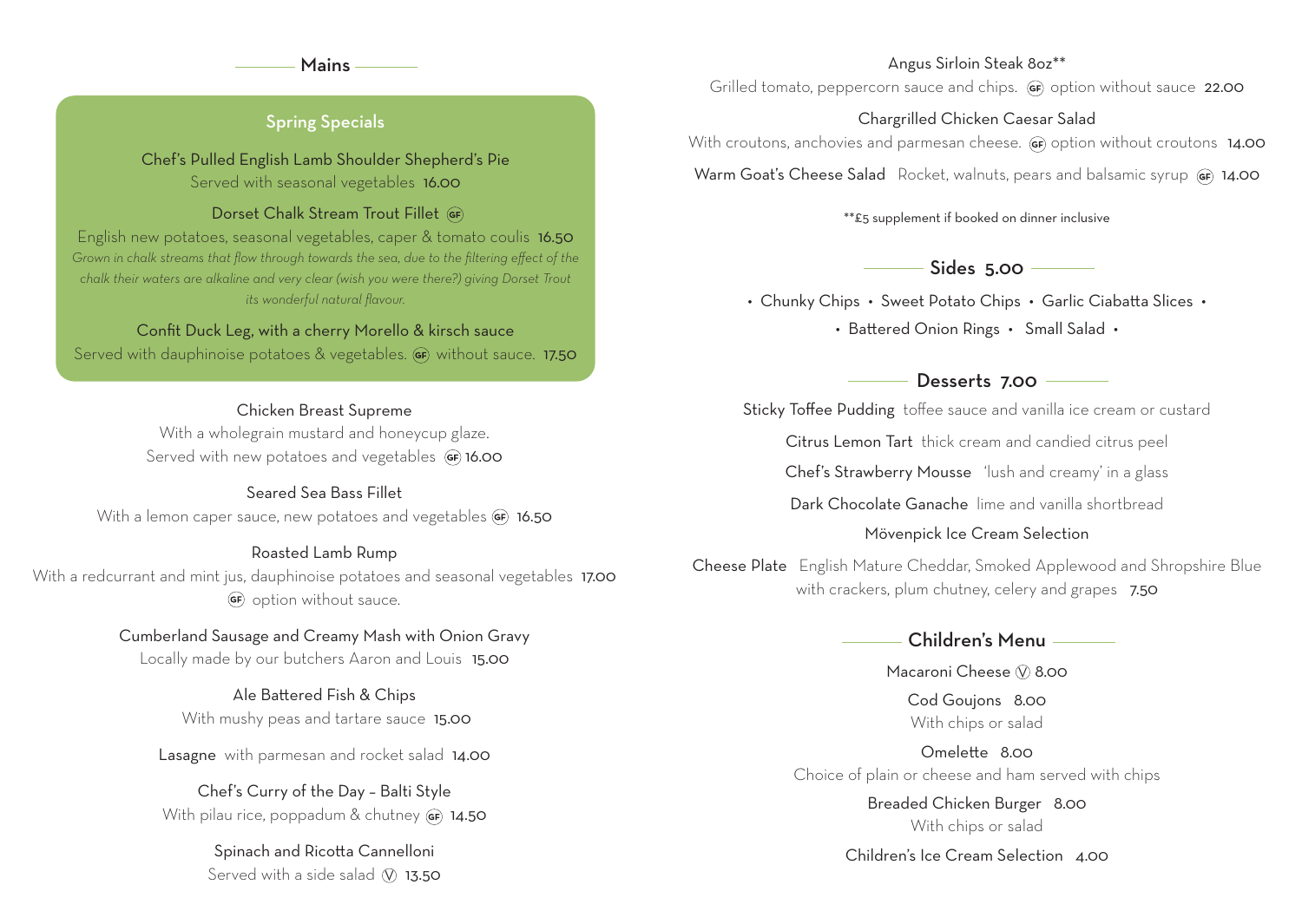### $\Delta$  short selection of our drinks  $\equiv$

### - Hot Beverages

Served with biscuits

Pot of Coffee 3.50 • Pot of English Tea 3.50 Pot of Hot Chocolate 4.00 • Speciality Tea Selection 4.00 Cappuccino 3.00 • Latte 3.00 Americano 3.00 • Espresso 2.75

Afternoon Tea

Clarendon Afternoon Tea Selection 19.00 Finger sandwiches, homemade fruit scones, English Heritage strawberry preserve, Devon cream, mini cakes and Twinings tea selection

Add a glass of chilled Prosecco or refreshing pink ginger cordial 25.00

### Breakfast

\*Breakfast taken in the restaurant is included in your room rate. Breakfast served to your room will incur charges as stated.

### Room service served 7am–10.00am\*

Service times for breakfast served in the restaurant differ, please call reception.

### English Breakfast 12.00

Sausages (meat or veg) back bacon, egg choice, beans, mushroom, tomato and hash brown, toast, butter, orange juice, tea or coffee.

### Light Breakfast • Served 24 hours 8.50

Choice of cereals, orange juice, 2 slices of brown or white toast, jams, tea or coffee

Filled sandwiches (prime ham and cheese) available 24 hours a day. All other items, excluding breakfast, available 10am-9.30pm Monday–Saturday and 10am–9.00pm Sundays and Bank Holidays.

Bedroom service charge is £1, there is no service charge when taken in lounges and bars.

#### Draught Beers & Cider

Birra Moretti • Strongbow Cloudy Cider Meantime Beers, brewed locally in Greenwich; Meantime London Pale Ale – Buckets full of local Kentish Hops Meantime London Lager – unpasteurised lager, all you can taste is malt & hops

#### Bottled Beers

Peroni 330ml • Camden Pale Ale 330ml • Kentish Spitfire 500ml Low Alcohol Erdinger 500ml

#### Kingsdown Natural Water & Sparkling Pressés

*The chalk of the Kentish North Downs is the key to its purity and quality.* Natural Still or Sparkling Water 330ml & litre

*Natural, delicious pressés made with real fruit juice blended with Kingsdown water* Elderflower Sparkle • Rhubarb Sparkling • Cloudy Lemon 330ml

#### Selection of Premium Spirits

Fevertree Tonics Mediterranean • Premium Indian • Refreshingly Light • Aromatic • Elderflower • Ginger Ale

Wines *A small selection of our wines, please ask for our full list*

| Whites                                                 | 175   | <b>250</b> | <b>Bottle</b> |
|--------------------------------------------------------|-------|------------|---------------|
| Saint Laurand Blanc, Languedoc, France                 | 5.00  | 7.00       | 21.00         |
| Chardonnay dell'Emila, Torre Gaggio, Italy             | 5.10  | 7.60       | 21.00         |
| Pinot Grigio, Hilltop Neszmely Hungary                 | 5.50  | 7.70       | 23.00         |
| Colombard-Sauvignon Cotes de Gascogne France           | 6.10  | 8.70       | 26.00         |
| Reds                                                   |       |            |               |
| Saint Laurand Rouge, Languedoc, France                 | 5.00  | 7.00       | 21.00         |
| Roncier Maison, Louis Tramier & Fil, Burgundy France   | 5.10  | 7.70       | 23.00         |
| Merlot Terre Sicilane, Conti di Reforte, Sicily Italy  | 5.75  | 8.00       | 24.00         |
| Rioja DOC Red, Don Sancho de Londono                   | 6.50  | 8.70       | 26.00         |
| Rosé                                                   |       |            |               |
| Pinot Grigio Blush di Venezie                          | 5.50  | 7.70       | 23.00         |
| Sparkling & Champagne                                  | 125ml |            | <b>Bottle</b> |
| Prosecco Villa Doral Italy                             | 6.00  |            | 28.00         |
| Crémant de Loire (Rosé or White)                       | 5.50  |            | 27.00         |
| Champagne Monay Brut, Francoise France (Rosé or White) |       |            | 40.00         |

Full price list is displayed in the bar.